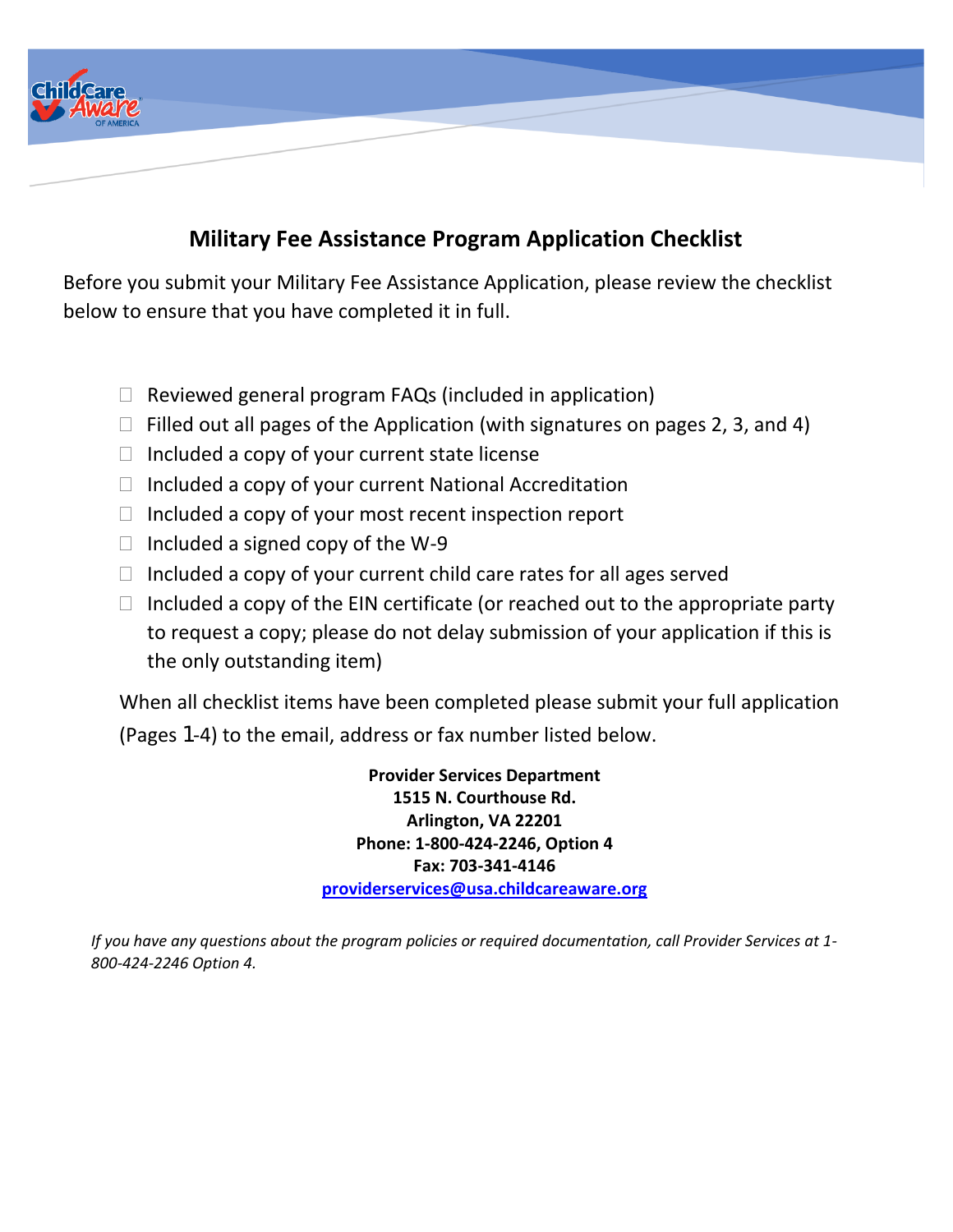

# **Military Fee Assistance Program FAQs**

Please read through the following FAQs before completing your application.

# **Q: Is my child care program eligible to participate and receive funding for Military families?**

**A:** To be eligible for our program you must be state licensed, with a compliant inspection history, and nationally accredited/quality rated by one of the accreditation agencies approved by the Department of Defense. Per DoD guide-

lines, all families are required to use an accredited provider. In areas where there is a lack of accredited high quality care, families should contact CCAoA directly for assistance. All providers are welcome to apply, but family eligibility is what determines the final approval of fee assistance.

### **Q: What if my program is based at a school?**

**A:** Child care programs based in schools are approved on a case by case basis for school aged care only. All programs must be located entirely on school property and staffed by school personnel. No unlicensed programs or camps held on school grounds are eligible.

# **Q: How much does Child Care Aware® of America pay?**

**A:** Fee assistance provided by Child Care Aware® of America is calculated on an individual basis for each family based on family documentation. If a family is approved to receive fee assistance, Child Care Aware® of America will only be responsible for a portion of the family's monthly child care costs, and the family will be responsible for the remainder.

# **Q: What is the process for application and approval?**

**A:** The family and provider have separate application and document review processes. The provider file must be complete before the family's file can be approved and fee assistance amounts can be determined. Once this has been completed, a certificate packet detailing approved fee assistance amounts and duration will be sent to the parent and provider via email . It will also include attendance sheets required for submission during the approved period.

### **Q: How do payments work?**

**A:** All fee assistance payments will be processed directly to the provider and processed at the end of the month of care dependent on submission of completed attendance sheets. Child Care Aware® of America does not guarantee any payments until a final approval certificate has been sent to both the parent and provider. It is the responsibility of both the parent and provider to review all approvals made by Child Care Aware® of America of accuracy and report any inaccuracies to Child Care Aware® of America as soon as possible.

### **Q: What if I have multiple centers that would like to apply?**

**A:** All locations must submit an application for each different physical address where care is provided.

### **Q: What is the MCCYN-PLUS Initiative, and how will it impact me?**

**A:** The MCCYN-PLUS initiative is currently active in Maryland, Nevada, and Virginia. Unaccredited providers in these states must participate in their state's quality rating and improvement system (QRIS) in order to be eligible for military fee assistance, in addition to meeting the other program eligibility requirements. Providers will be required to demonstrate continuous improvement of their QRIS rating, and families who are not required to use accredited care will be referred to providers with higher QRIS ratings.

### **Q: Can I apply if do not have any Military families currently interested in or already attending?**

**A:** Yes. All providers are welcome to apply to become a part of our preferred provider network. Your information will be stored in our system and any eligible families may be referred to you as needed.

# **Q: How often do I need to update my application/file with Child Care Aware® of America?**

**A:** At a minimum application documentation needs to be updated annually. Dependent on state licensing schedules and rate changes Child Care Aware® of America may reach out to providers more frequently.

# **Q: Can I complete my provider application online?**

**A:** Yes; however, additional written documentation will be requested to verify the information submitted.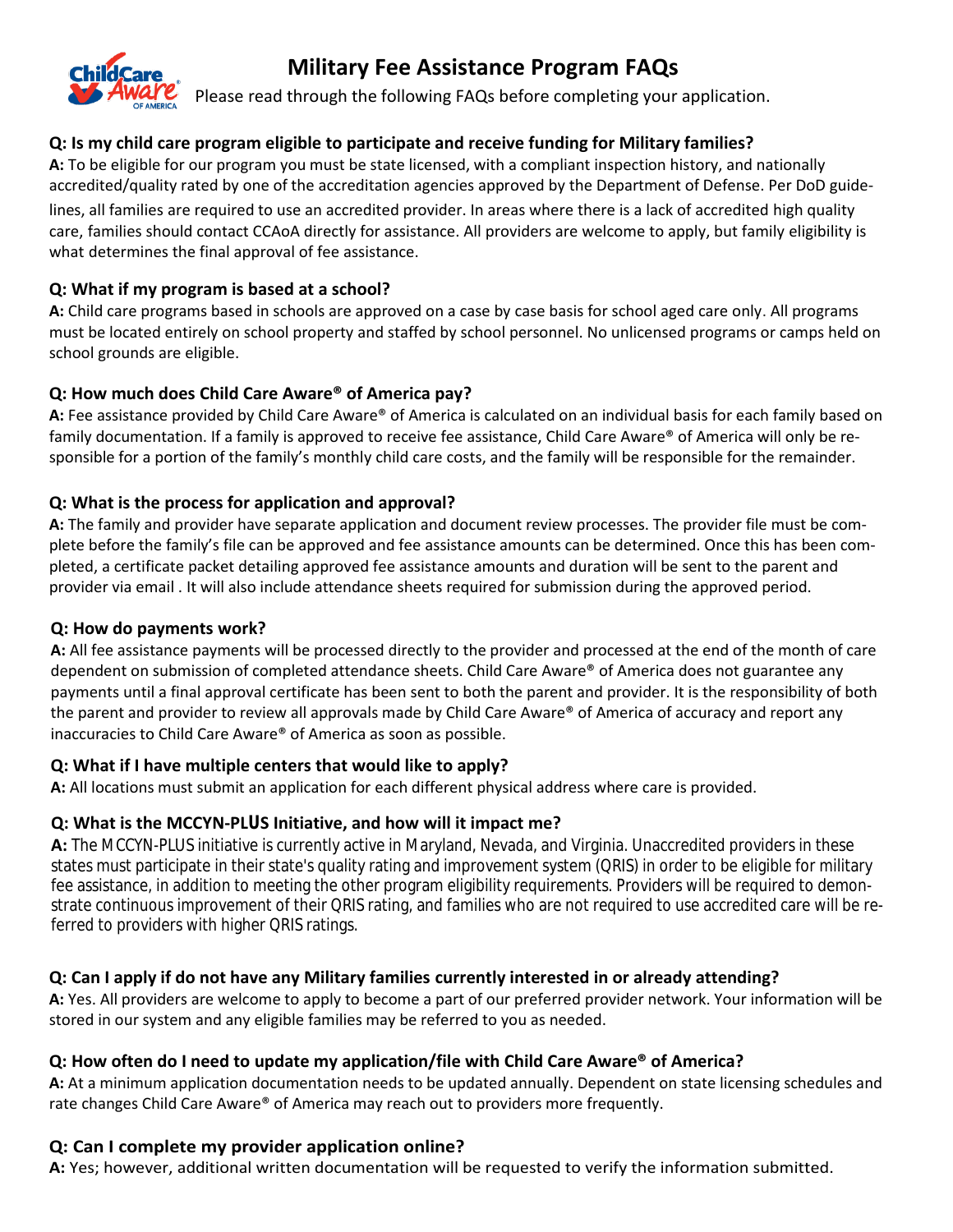

**Military Fee Assistance Program Child Care Provider Eligibility Application**

| <b>PROGRAM INFORMATION</b>                                                                                                                                                                                                                                                                                                                                                                       |                                                                                                                                                                                                                                                   |  |  |
|--------------------------------------------------------------------------------------------------------------------------------------------------------------------------------------------------------------------------------------------------------------------------------------------------------------------------------------------------------------------------------------------------|---------------------------------------------------------------------------------------------------------------------------------------------------------------------------------------------------------------------------------------------------|--|--|
| <b>Business Name:</b>                                                                                                                                                                                                                                                                                                                                                                            |                                                                                                                                                                                                                                                   |  |  |
| <b>Taxpayer Identification Number (TIN):</b>                                                                                                                                                                                                                                                                                                                                                     |                                                                                                                                                                                                                                                   |  |  |
| Type of Provider (check one): $\Box$ Center<br>$\Box$ Group Home                                                                                                                                                                                                                                                                                                                                 | $\Box$ Family Child Care Home<br>$\Box$ School                                                                                                                                                                                                    |  |  |
| <b>CONTACT INFORMATION</b>                                                                                                                                                                                                                                                                                                                                                                       |                                                                                                                                                                                                                                                   |  |  |
| Address Where Care is Provided: For providers with multiple locations, a separate application is needed for each site.                                                                                                                                                                                                                                                                           |                                                                                                                                                                                                                                                   |  |  |
| <b>Street Address</b><br>City                                                                                                                                                                                                                                                                                                                                                                    | State ZIP<br>County                                                                                                                                                                                                                               |  |  |
| $\square$ Same as Above<br><b>Provider Billing Address:</b>                                                                                                                                                                                                                                                                                                                                      |                                                                                                                                                                                                                                                   |  |  |
| <b>Street Address</b><br>City                                                                                                                                                                                                                                                                                                                                                                    | State ZIP<br>County                                                                                                                                                                                                                               |  |  |
| Phone #:<br><u> 1980 - Johann Stoff, fransk politik (d. 1980)</u>                                                                                                                                                                                                                                                                                                                                |                                                                                                                                                                                                                                                   |  |  |
| Primary Email(s): Note and the set of the set of the set of the set of the set of the set of the set of the set of the set of the set of the set of the set of the set of the set of the set of the set of the set of the set                                                                                                                                                                    |                                                                                                                                                                                                                                                   |  |  |
| Remittance Email(s): All direct deposit payment remittance notices are sent by email. If you prefer remittance notices be sent to an email<br>other than your primary contact, please list your preferred email(s) here. <u>Community and the contract of the state</u>                                                                                                                          |                                                                                                                                                                                                                                                   |  |  |
| Website:<br>$\mathsf{Area}$ are your current rates online? $\Box$ Yes                                                                                                                                                                                                                                                                                                                            | $\Box$ No                                                                                                                                                                                                                                         |  |  |
| $\Box$ Check this box if you do not wish to be listed on our approved provider website.                                                                                                                                                                                                                                                                                                          |                                                                                                                                                                                                                                                   |  |  |
| <b>ELIGIBILITY INFORMATION</b>                                                                                                                                                                                                                                                                                                                                                                   |                                                                                                                                                                                                                                                   |  |  |
| Are you receiving federal child care funding/subsidies?                                                                                                                                                                                                                                                                                                                                          | $\Box$ Yes (specify):<br>$\square$ No                                                                                                                                                                                                             |  |  |
| Are you located on/affiliated with a military base/installation?                                                                                                                                                                                                                                                                                                                                 | $\Box$ Yes (do not continue application)<br>$\square$ No                                                                                                                                                                                          |  |  |
| Are you licensed by the state to provide child care?                                                                                                                                                                                                                                                                                                                                             | $\Box$ No<br>$\Box$ Yes                                                                                                                                                                                                                           |  |  |
| If you are not state-licensed, you are not eligible to receive fee assistance for children under 5 years old. Before/after school<br>programs run on school grounds by school personnel may receive before/after school fee assistance for 5-12 year olds.                                                                                                                                       |                                                                                                                                                                                                                                                   |  |  |
| Are you accredited/pursuing accreditation with one of the agencies below? $\square$ No $\square$ Yes (check appropriate box)                                                                                                                                                                                                                                                                     |                                                                                                                                                                                                                                                   |  |  |
| $\Box$ Accredited Professional Preschool Learning Environment<br>□ American Montessori Society<br>Centers<br>$\Box$ Association of Christian Schools International<br>□ Association Montessori International / USA<br>□ Council on Accreditation<br>$\Box$ Cognia Early Learning                                                                                                                 | $\Box$ Middle States Accreditation<br>$\Box$ Maryland State Dept. of Education<br>$\Box$ National Accreditation Commission<br>$\Box$ National Association for the Education of Young Children<br>□ National Early Childhood Program Accreditation |  |  |
| □ National Association for Family Child Care<br>Homes<br>□ Child Development Associate Credential<br>Early Childhood Education/Child Development Degree (or transcript listing 24+ college credits in these areas)                                                                                                                                                                               |                                                                                                                                                                                                                                                   |  |  |
| Most families are required to use accredited care. In some states, families can also use quality-rated care. See the link below<br>for a list of these states. If you begin pursuing accreditation with one of the above agencies, you may be eligible upon enroll-<br>ment in self-study. In areas lacking accredited/high quality care, families should contact CCAoA directly for assistance. |                                                                                                                                                                                                                                                   |  |  |
| Are you enrolled in your state's quality rating and improvement system?<br>$\Box$ Yes (indicate level):<br>$\Box$ No<br>Please visit childcareaware.org/fee-assistancerespite/feeassistancerespiteproviders/qris-mccyn-plus/ to review requirements.                                                                                                                                             |                                                                                                                                                                                                                                                   |  |  |
| <b>LICENSING INFORMATION</b>                                                                                                                                                                                                                                                                                                                                                                     |                                                                                                                                                                                                                                                   |  |  |
| Licensor Phone/Email:                                                                                                                                                                                                                                                                                                                                                                            | <b>Operating Hours:</b><br><b>Ages Served:</b><br>to                                                                                                                                                                                              |  |  |
|                                                                                                                                                                                                                                                                                                                                                                                                  |                                                                                                                                                                                                                                                   |  |  |

**Email: providerservices@usa.childcareaware.org │ Fax: 703-341-4146 │ Phone: 1-800-424-2246, option 4**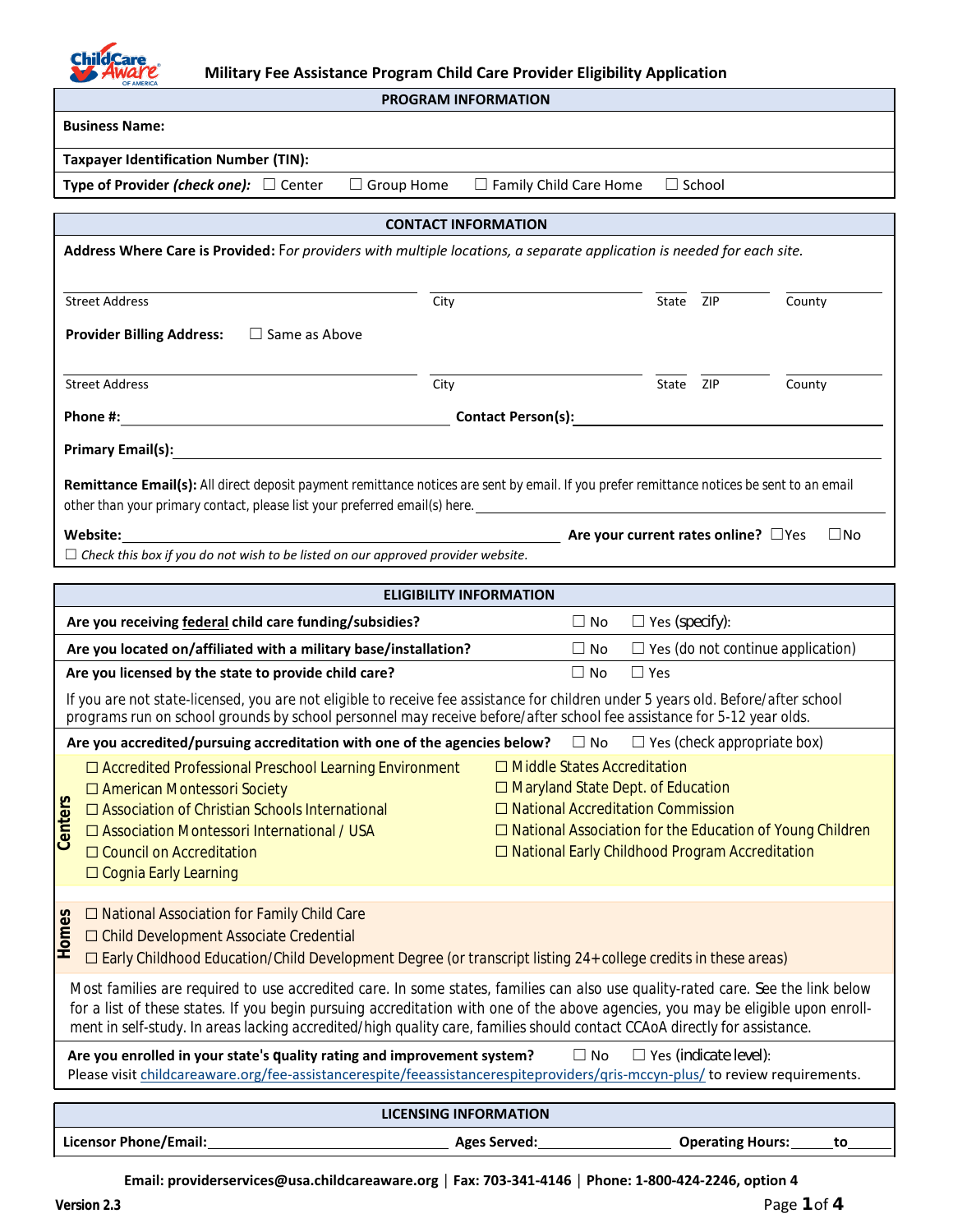#### **DIRECT DEPOSIT ELECTION FORM**

[Select o](https://www.tracker-software.com/product/pdf-xchange-editor)ne of the following options.

□ I do not want to receive payments by direct deposit. Please pay me by check.

☐ **I would like to receive payments by direct deposit to my bank account.**

Please attach a voided check or bank letter, and sign the document.

A voided check or bank letter with a business/legal name matching the application and printed by the bank must be attached in order to successfully enroll your facility in direct deposit.

Please do not submit family bank information; it will not be accepted. All payments are made directly to provider.

| <b>Attach Voided Check Here</b> |  |
|---------------------------------|--|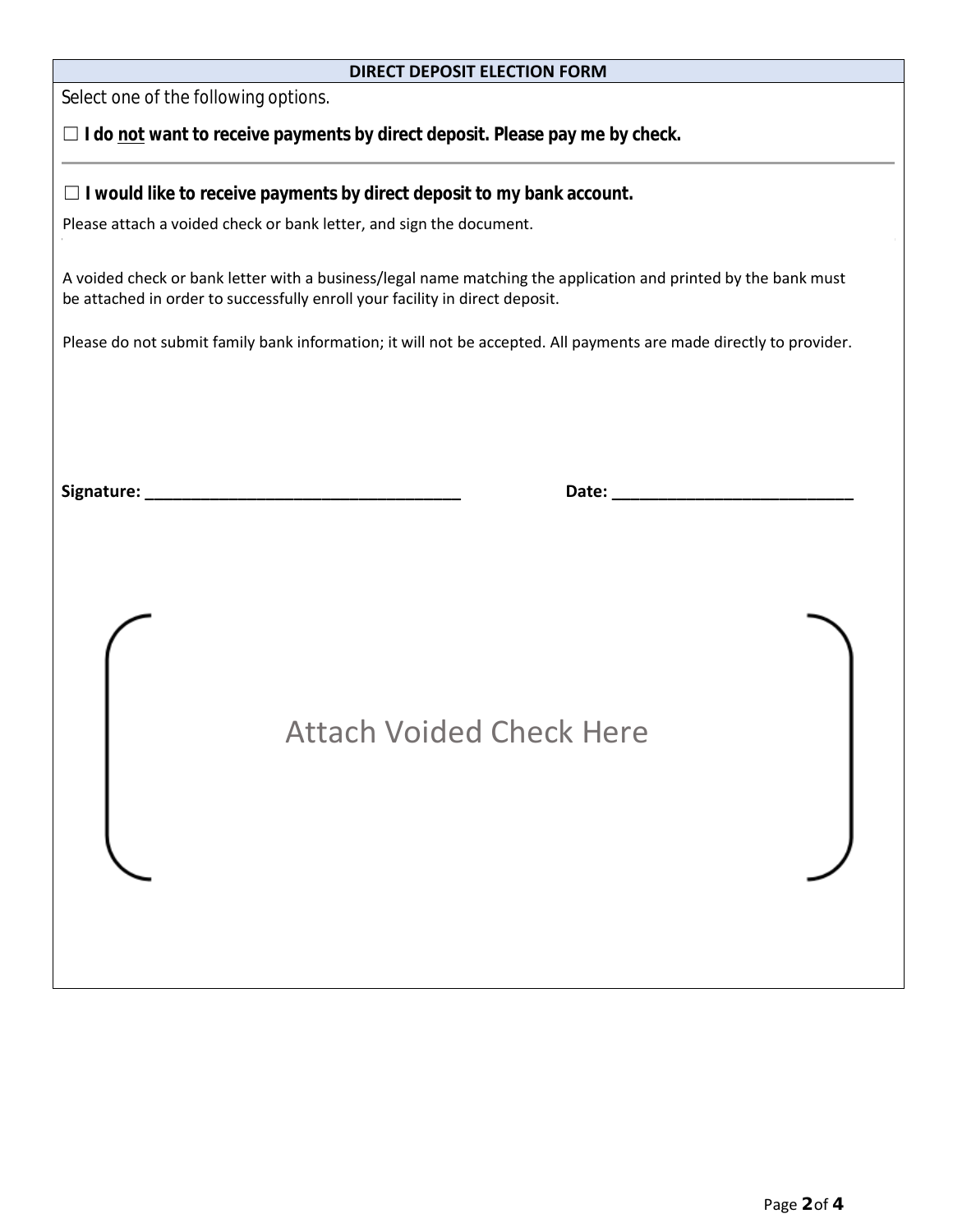

#### **INSTRUCTIONS**

The purpose of this form is to collect general fee and discount policy information. Specific rate and discount information for each individual family will be collected during their application or renewal process. If any information submitted during the family's application/renewal process conflicts with the information submitted on this form, you will be contacted for clarification and/or to submit any updates needed. Please respond to the questions below with as much detail as possible.

**REGISTRATION FEE INFORMATION**

#### **REGISTRATION FEES LISTED HERE CANNOT INCLUDE DEPOSITS, SUPPLIES, ACTIVITIES, TRANSPORTATION, ETC.**

**Do you charge a registration fee that does not include the cost of deposits, supplies, activities, transportation, etc.?** ☐ **No** *(Proceed to Discount Information.)*

☐ **Yes, I charge:**

Initial Fee (per **child):** Annual Fee (per **child):** Initial Fee (per **family):** Annual Fee (per **family):**

**Additional registration fee information, if any (summer, etc.):**

*Registration fee reimbursement policy varies by military service member's branch.*

**DISCOUNT** INFORMATION

**Do you ever offer discounts of any kind?** ☐ **No** *(Proceed to Additional Subsidy Information.)* ☐ **Yes** 

Any discounts offered to families who are paying privately must also be offered to families receiving military fee assistance, because military fee assistance is not a discount program. Assistance + family co-pay = your full rate.

**I offer the following discounts (include amount/percentage details):**

#### **ADDITIONAL SUBSIDY INFORMATION**

Is your facility receiving any other subsidies or funding for child care?  $\Box$  No  $\Box$  Yes (please list them below).

I certify that all above information is correct and all discounts that I offer are listed. I understand that any changes to the discounts listed on this form must be reported to Child Care Aware® of America. I certify that any registration fees listed on this form are used solely to hold the spot for a family and are not applied to their child care tuition, facility maintenance/supplies, or activities.

\_\_\_\_\_\_\_\_\_\_\_\_\_\_\_\_\_\_\_\_\_\_\_\_\_\_\_\_\_ \_\_\_\_\_\_\_\_\_\_\_\_\_\_\_\_\_\_\_\_\_\_\_\_\_\_\_\_\_\_ \_\_\_\_\_\_\_\_\_\_\_\_\_\_\_\_\_\_\_\_\_\_\_\_

 $\_$  ,  $\_$  ,  $\_$  ,  $\_$  ,  $\_$  ,  $\_$  ,  $\_$  ,  $\_$  ,  $\_$  ,  $\_$  ,  $\_$  ,  $\_$  ,  $\_$  ,  $\_$  ,  $\_$  ,  $\_$  ,  $\_$  ,  $\_$  ,  $\_$  ,  $\_$  ,  $\_$  ,  $\_$  ,  $\_$  ,  $\_$  ,  $\_$  ,  $\_$  ,  $\_$  ,  $\_$  ,  $\_$  ,  $\_$  ,  $\_$  ,  $\_$  ,  $\_$  ,  $\_$  ,  $\_$  ,  $\_$  ,  $\_$  ,